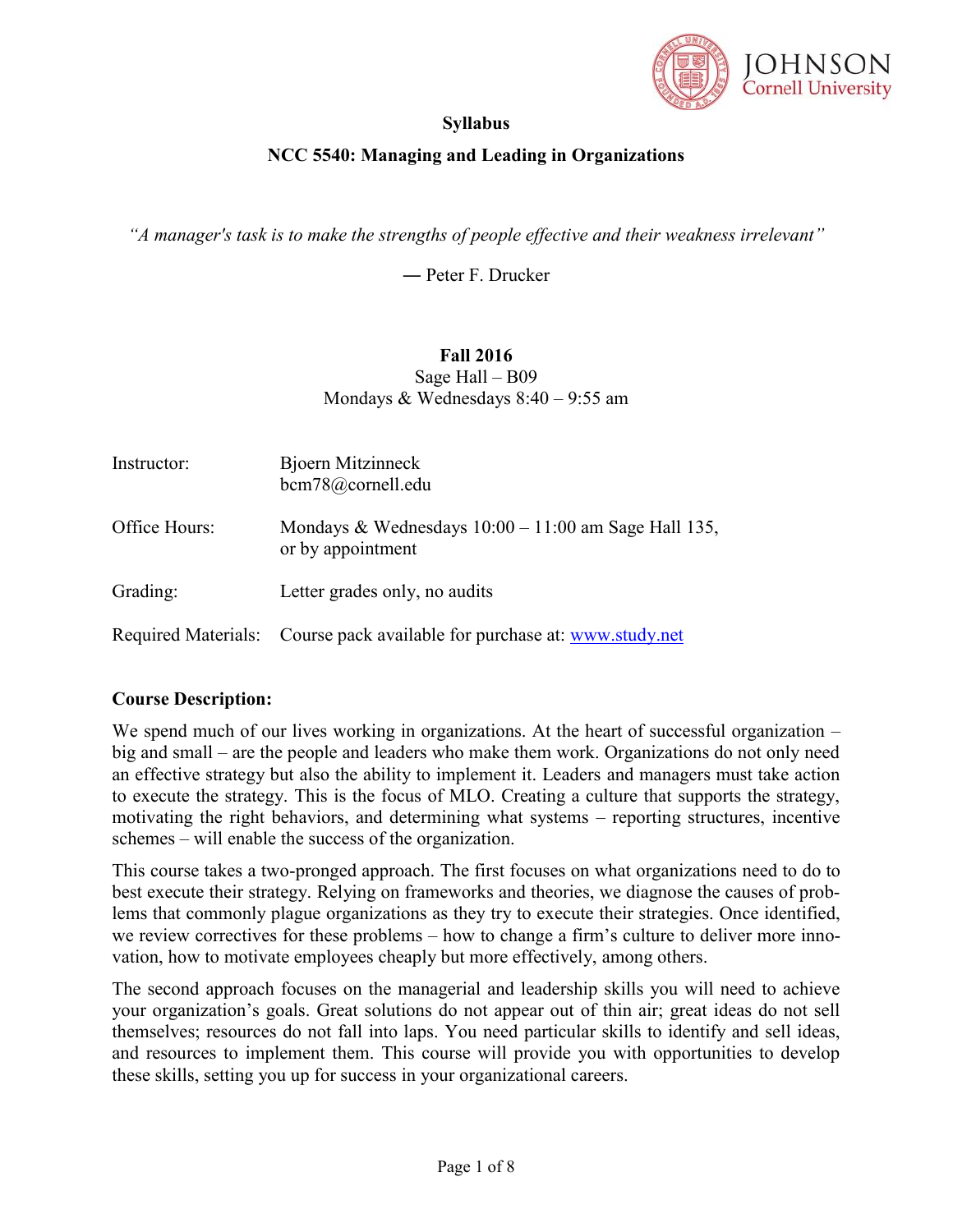### **Rationale:**

NCC 5540 - Managing and Leading in Organizations (MLO) is intended for upper-class undergraduate students and non-Johnson graduate students as an introduction to management. The course provides an overview of key concepts in topics such as making effective and ethical decisions, motivating and influencing others, understanding organizational design, managing innovation and change, and meeting obligations to organizational stakeholders. It fosters the development of analytical and communication skills for effectively managing and leading in organizations.

## **Learning Objectives:**

*Conceptual Knowledge* - By the end of this course, you will:

- be able to analyze both formal and informal organizational structures and their effects on individuals' behaviors
- be able to apply research based frameworks and concepts to address common managerial and leadership challenges
- appreciate ethical obligations of managers and organizations to their stakeholders

*Skills* – Through this course, you will hone your:

- critical thinking and problem solving skills
- discussion, presentation, and feedback skills
- $\bullet$  team work skills

#### **Format and Procedures:**

To help you achieve these learning outcomes, my aim is to provide you with an effective learning environment. Should you feel you cannot reach your full potential, please come and see me in my office hours or contact me via email. I have designed this course to expose you to a range of learning opportunities, including in-class discussions and exercises, group work, readings, and assignments. The following section on course requirements will introduce each in more detail.

How much you will benefit from this course will also depend on how much energy you invest. I want you to excel in this course and ultimately in your chosen career. No matter what career you pursue, you are likely to find yourself with some managerial or leadership responsibilities in one way or another – leading a team or managing a project, for instance. This course is designed to help you succeed in such situations.

Here are a few "do's and don'ts" for you to get the most out of this course:

- $\checkmark$  come to class prepared to discuss assigned readings
- $\checkmark$  actively participate in class discussions and in-class activities
- $\checkmark$  be a pro-active member of your team
- $\times$  talk to me in case of problems

#### **DO DON'T**

- $\times$  avoid engaging in classroom discussions
- $\times$  blow off the pre-class online surveys and preparatory readings
- $\times$  be a "free-rider" in group activities
- $\times$  let electronics distract you from class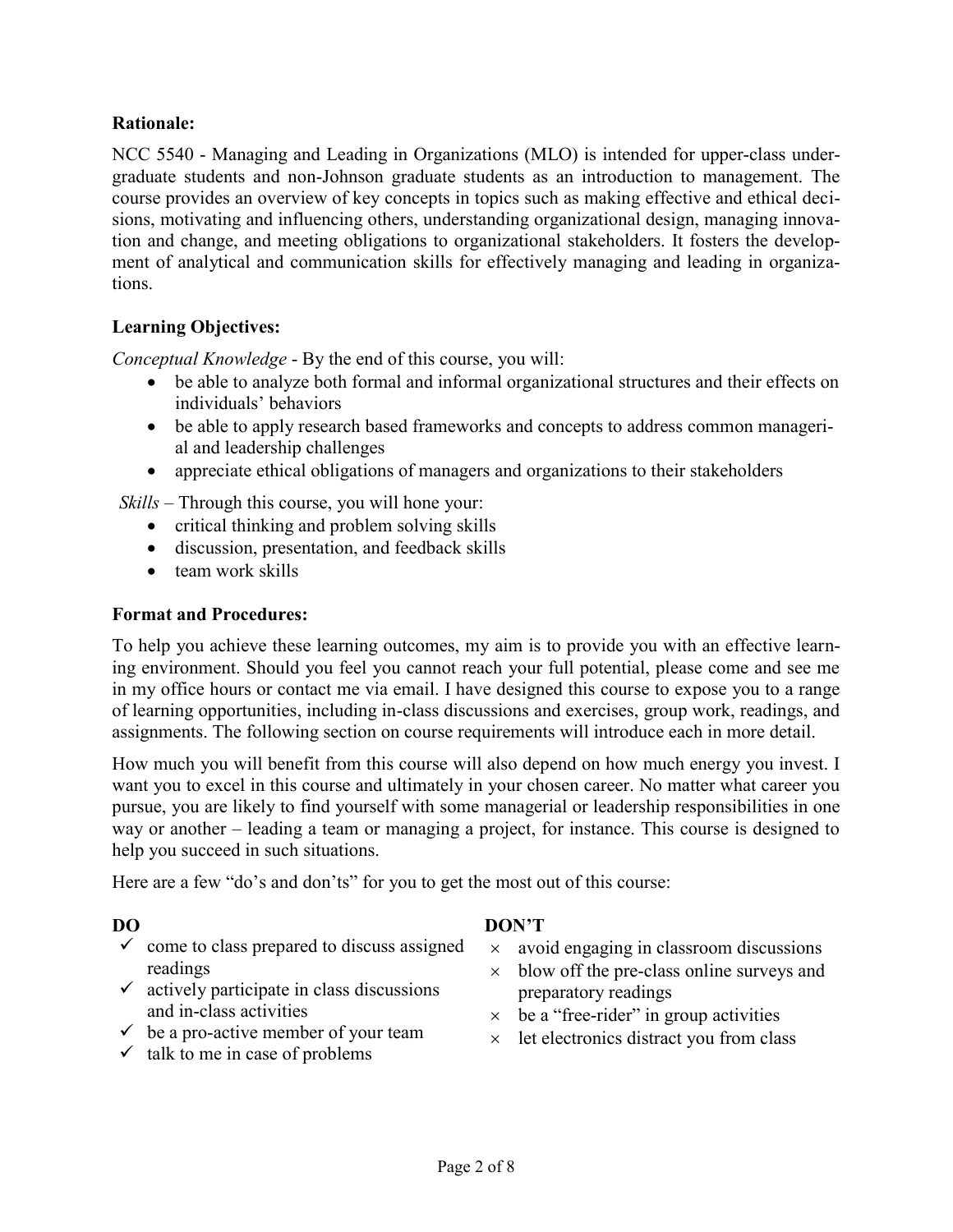#### **Course Requirements:**

We learn best if exposed to a range of different learning opportunities. To this end, this course includes a number of different required materials, exercises, and assignments which are explained in greater detail below. The different components of your grade reflect this diversity of learning opportunities. In particular, your final grade will be based on the following:

| Component                | max. Points |
|--------------------------|-------------|
| Pre-class online surveys |             |
| Participation            |             |
| Individual paper         |             |
| Team assignments         |             |
| (Extra credit)           |             |
| TOTAL.                   |             |

## *Readings:*

You will find all required readings in the course pack [\(www.study.net\)](http://www.study.net/) or posted on the course's Blackboard site [\(https://blackboard.cornell.edu\)](https://blackboard.cornell.edu/). The course is designed to provide you with a learning experience. This means that you have to grapple with it yourself in order to learn. The first step in this grappling comes from your own reading. To help you do so, I am including preparation questions in the syllabus for required readings. You want to consider these questions as you read. Pre-class surveys (see below) will further help you reflect upon the readings and point you to key issues to consider. The final step in this grappling comes from the class discussion. Clearly articulating your thoughts and engaging with the ideas of your classmates will help you learn from the cases and conceptual course readings.

I have carefully selected required readings for this class with a keen eye on keeping the reading load manageable. If you find a topic particularly interesting and would like to learn more about it, I am including some additional readings in this syllabus. These are suggested starting points if you want to explore a topic in more detail. Note that the additional readings are only for your reference and you will not need to read them to attain a high mark in this course. However, you do need to read all required readings carefully. You do not want to let additional readings interfere with completing all required readings.

#### *Pre-class online surveys (20 points):*

To help me tailor in-class exercises and increase the effectiveness of the learning experience you will get from this course, I will send out short pre-class online surveys from time to time. You will receive participation links via email. The surveys will usually not take you much longer than 10 minutes to complete if you have done all the required readings for that class. The class schedule below highlights for which classes there will be pre-class online surveys and specifies their due dates.

The points you can get for each question on the survey will be clearly specified. Surveys include two types of questions: opinion questions (for which you will receive credit just for completing them) and concept questions (for which you need to answer correctly to get credit).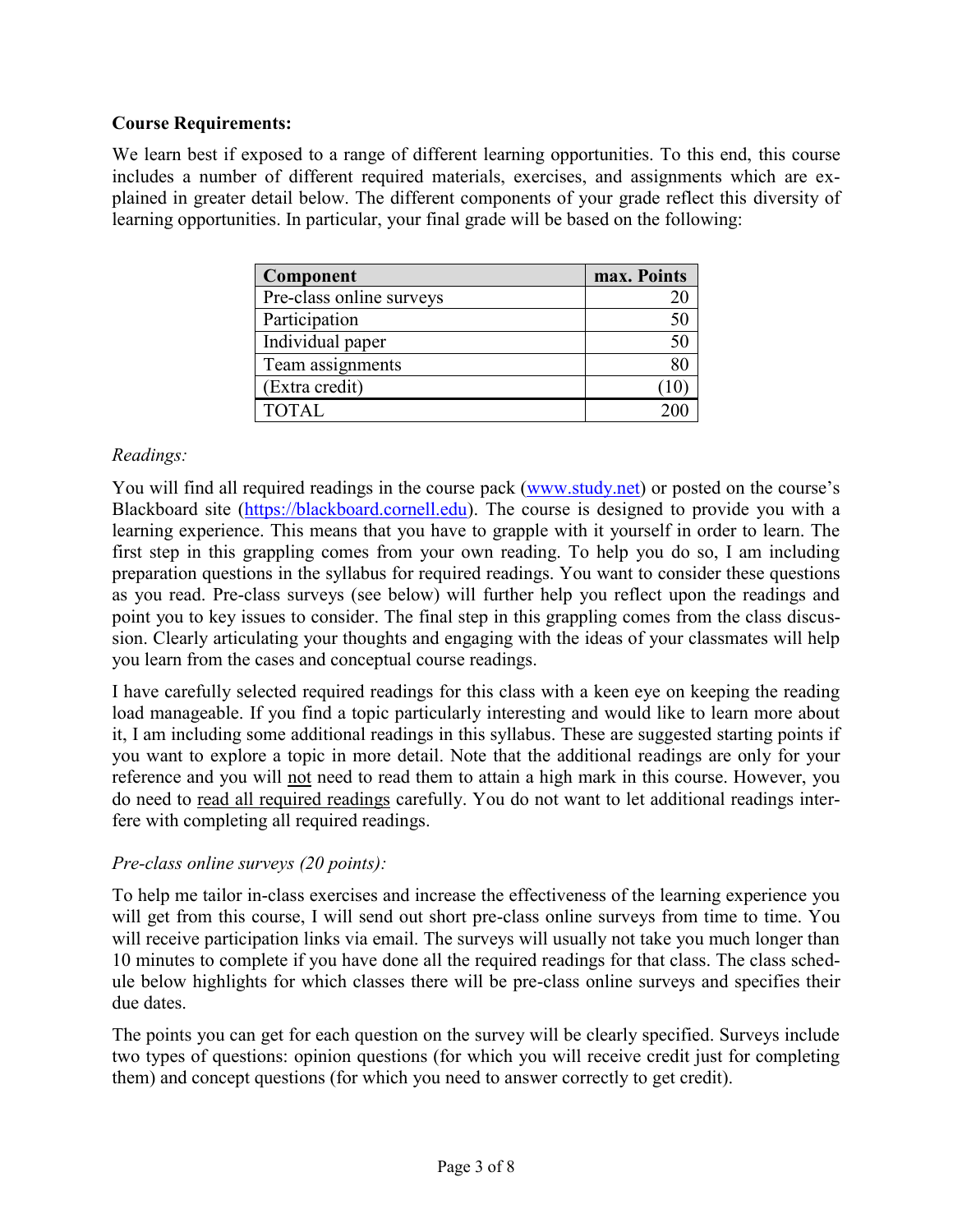### *Participation (50 points):*

Attendance is mandatory and repeat absences will affect your participation score. This course will involve a lot of discussions and in-class activities. An important aspect of the learning process will be to learn from your classmates and trough grappling with important questions and issues together. I will provide guidance and structure to class discussions, but I will facilitate you talking and engaging with each other as much as possible. I will hand out name-cards at the beginning of each session which I ask you to put up in front of you and return at the end of each session.

Primarily, I will solicit volunteer participation. I will also cold call, however, to raise the cost of not preparing and to help you practice your "stand and deliver"-skills, important in organizational contexts. Note that quality of class participation is much more important than quantity. Trying to maximize "air-time" is a poor strategy.

I will take notes on individual students' participation after every class. Submitted work from inclass activities and participation in discussions will contribute to your participation grade. Ways in which you can contribute to class discussions include:

- $\checkmark$  lay out what's going on by framing the problem and brining in concepts from readings and lectures
- $\checkmark$  succinctly answer the question that is on the floor, using evidence to support your argument
- $\checkmark$  ask a thoughtful question, contributing to move the discussion forward
- $\checkmark$  ask a classmate a respectful question about her $\checkmark$  his argument
- $\checkmark$  provide a counter-argument to a classmates' argument

I intend to create an inclusive classroom environment in which everyone feels comfortable sharing their insights. Please see me if you are showing up to class prepared but are not participating. Class discussions can be more challenging for students with a native language other than English. At the same time, the most valuable comments sometimes come from students from other countries and cultures. So I want to encourage active participation by all class members and to request your patience and assistance in determining the value of others' remarks.

# *Individual paper (50 points):*

Managerial and leadership responsibilities routinely require us to produce a number of written documents for organizational use. Consider briefings or reports to senior management, evaluations and feedback for subordinates, or project plans and memos to yourself or your team for example. This course will offer you practice in such writing tasks.

For the individual paper assignment, you will write a memo analyzing a leadership challenge of your choosing. You may either work on a problem situation that I will post in due course on Blackboard or choose your own problem you wish to analyze based on your own experience or a report drawn from the business press (for example the Financial Times accessible through [https://johnson.library.cornell.edu/databases/financial-times\)](https://johnson.library.cornell.edu/databases/financial-times). Your memo should provide a short synopsis of the problem (link to the business press article if appropriate), analyze the issues at hand, and suggest a solution strategy. You should draw on all relevant concepts covered in class to gain analytical leverage and cogently argue for your proposed solution strategy. I will post more detailed instructions and a grading rubric on Blackboard in due course. General guidelines for written assignments are below.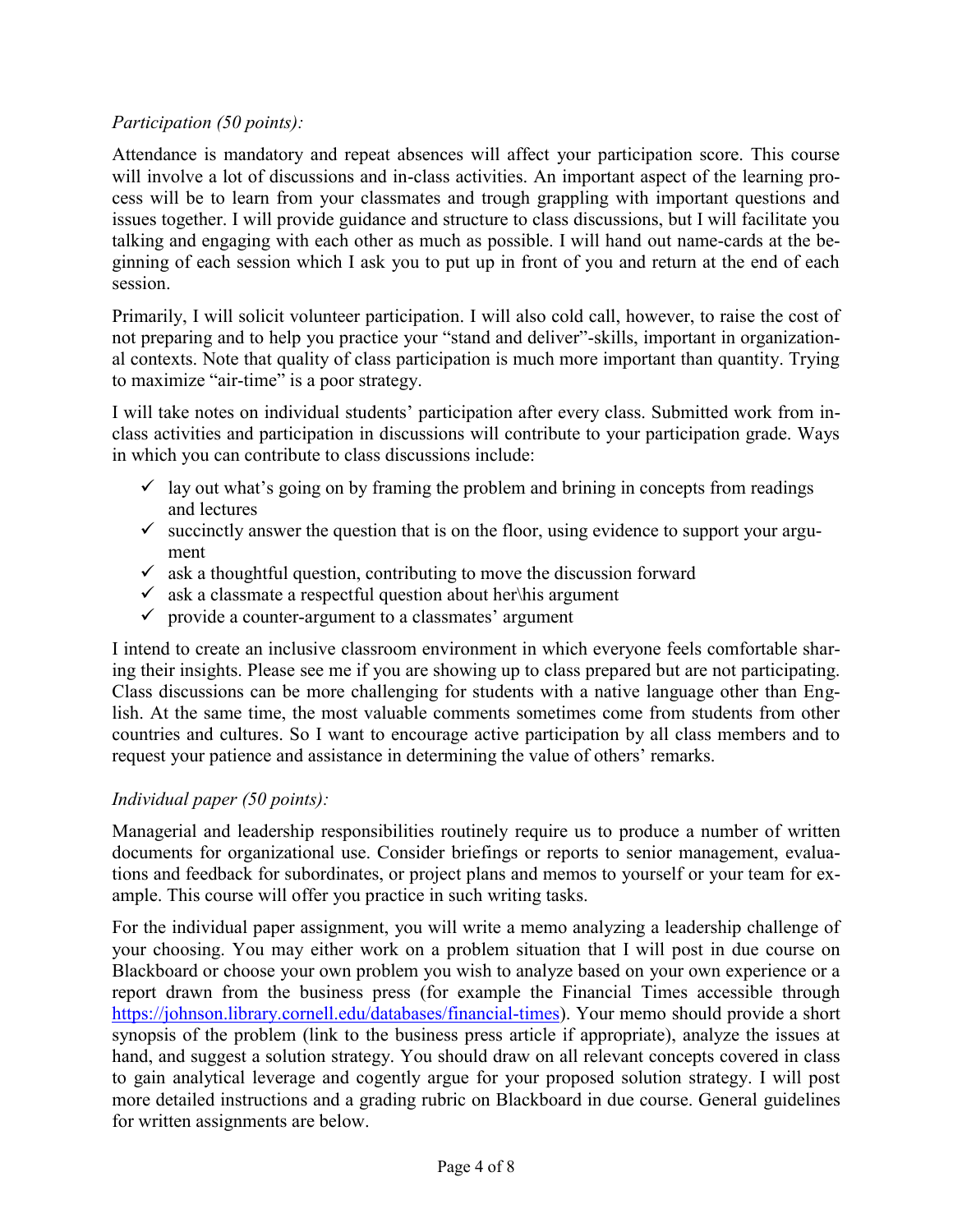All written work will be evaluated using the following criteria:

- Application of course concepts: To what extent have you accurately applied course concepts from the readings and discussions?
- Use of data: To what extent have you used evidence (and considered disconfirming evidence) from the case to support your arguments?
- Quality of analysis: To what extent have you integrated theory and data to create a coherent and logical argument? To what extent have you considered alternative explanations?
- Organization: To what extent is your work clearly written and professionally presented?

## *Team assignments (80 points):*

The ability to effectively work in teams is essential in most organizations. Many complex tasks can only be accomplished by people with diverse skills pooling their capabilities and making a collective effort. To provide you with an opportunity to hone your team work skill, I will assign you to a diverse team for this course. You will work in your team on a number of assignments, including:

Team paper 1 (30 points): Your team has been asked to prepare a report for senior management analyzing a managerial challenge in your organization facing poor performance. You will need to apply class concepts and frameworks to identify the root cause(s) for the problem(s) and propose a solution. A detailed assignment description and rubric which I will use to grade your work will be made available on Blackboard. Your report should not exceed 5 pages plus exhibits.

Team paper 2 (30 points): The board of your organization tasks your team with preparing an executive briefing to prepare for the next board meeting. The directors will need to make an important decision and your team is to offer an analysis and recommendation for their consideration. A detailed assignment description and rubric will be posted on Blackboard. Your briefing should not exceed 5 pages plus exhibits.

Team presentation (20 points): Each team will present once, either team paper 1 or team paper 2, to the entire class. Your presentation slot will be randomly drawn. Your team should prepare a PowerPoint deck of no more than 10 slides to persuasively present your analysis and conclusions. Being able to convincingly communicate your work to others is an important skill in any organizational context. Your class mates' will play the role of senior management/ board of directors and their feedback will be considered in grading. A detailed grading rubric for this presentation assignment will be made available on Blackboard in due course.

#### *Extra-credit possibilities (up to 10 points):*

**Sharing and presenting recent examples illustrating class concepts**. The business press is filled with examples of managerial issues or leadership challenges we discuss in class; as are actual organizations you may be part of. I encourage you to use the frameworks and concepts learned in class to think through "real-life" situations you read about or experience yourself. This will help you solidify your grasp of the concepts and help you prepare for the individual paper assignment.

You can earn extra credit by sharing these examples and your analysis of them with the rest of the class. You will find a section on the course's Blackboard site where you can post a short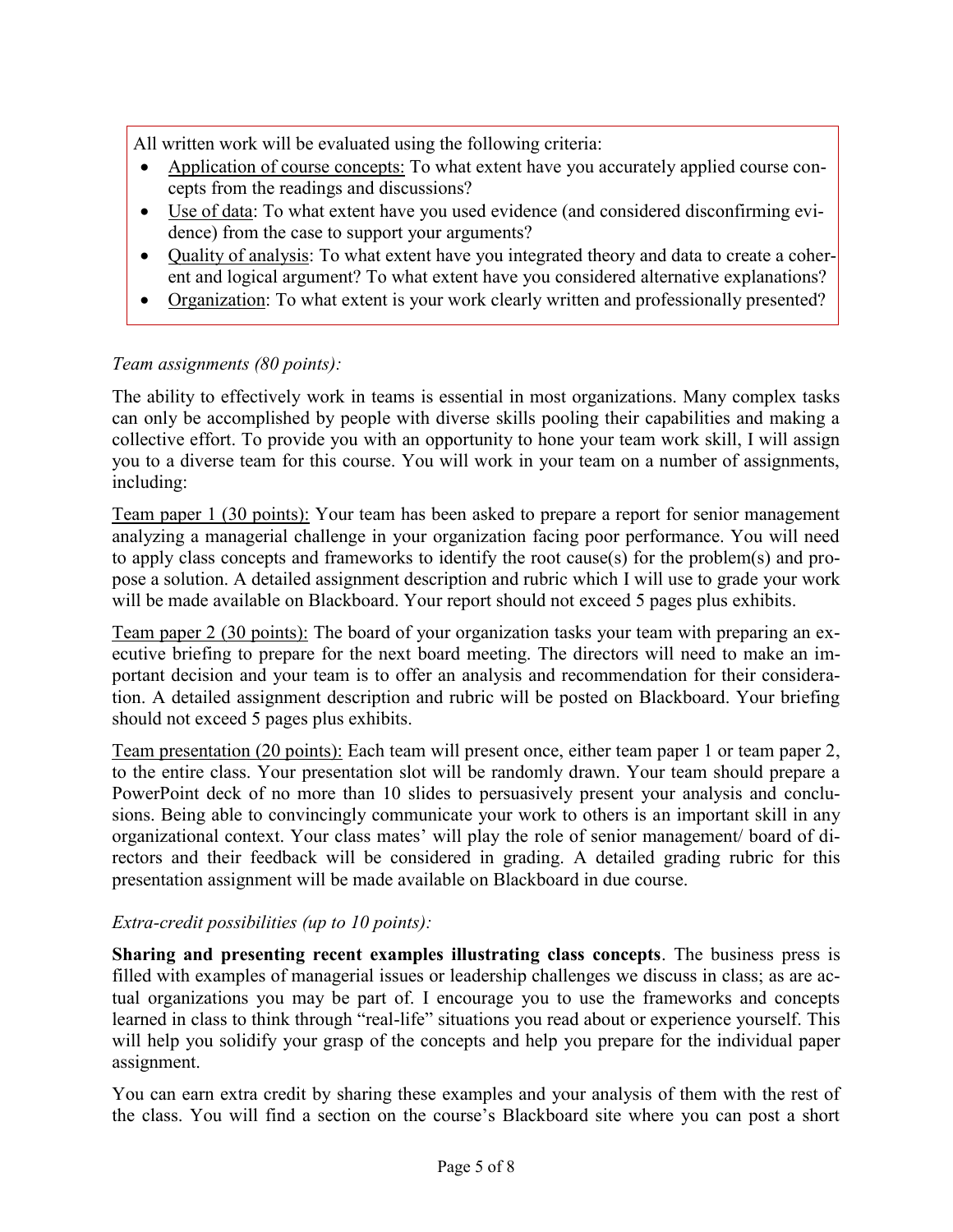memo on such examples. Your memo should not exceed 1 page and include both a short synopsis of the managerial/leadership issue you want to address and your analysis using class concepts. It will be graded using the criteria for written work specified above. You can earn a maximum of 4 points per memo.

Because I also want to give you an opportunity to practice your presentation skills individually, I will offer particularly strong memos to be shared with the class. You should prepare no more than 5 PowerPoint slides to support your presentation. You will have 5-7 minutes to present your example and analysis. There will be a number of opportunities to present at the beginning of class throughout the semester. As demand for the opportunity to present may be higher towards the end of the semester, I recommend not putting off submitting a memo for too long. You can earn up to 6 points for presenting.

**Participating in research studies** is a valuable way to receive first-hand experience with research methods and to support Johnson faculty and doctoral students in developing state-of-theart management thought, which ultimately is brought back into the classroom. Material covered in this course is based on empirical research, much of which similar to the work conducted at Johnson's Business Simulation Lab right now. A variety of research projects are facilitated through the Business Simulation Lab and often provide compensation, extra credit or sometimes both. While only some research studies are directly related to MLO, nearly all have lessons that can be related to effective management or leadership.

In general, to earn extra credit you need to participate in an academic research project, which usually takes no longer than one hour. You can sign up for studies by requesting an account at: [http://johnson.sona-systems.com.](http://johnson.sona-systems.com/) Once approved, this website provides all information regarding on-going studies in which you can earn extra credit. You can accumulate a maximum of five extra points (which will be added to your final grade – each hour counts as two points). To receive any extra points, you must participate in your first study before fall break. This requirement is in place so that the demand for studies does not fall solely in the second half of the semester.

# **Academic Integrity:**

Each student in this course is expected to abide by the Cornell University Code of Academic Integrity. Any work submitted by a student in this course for academic credit will be the student's own work. You are encouraged to study together and to discuss information and concepts covered in class with other students. You can give "consulting" help to or receive "consulting" help from such students. However, this permissible cooperation should never involve one student having possession of a copy of all or part of work done by someone else.

#### **Accommodations for Students with Specific Requirements:**

In compliance with the Cornell University policy and equal access laws, I am available to discuss appropriate academic accommodations that may be required for student with disabilities. Requests for academic accommodations are to be made during the first three weeks of the semester, except for unusual circumstances, so arrangements can be made. Students are encouraged to register with Student Disability Services to verify their eligibility for appropriate accommodations.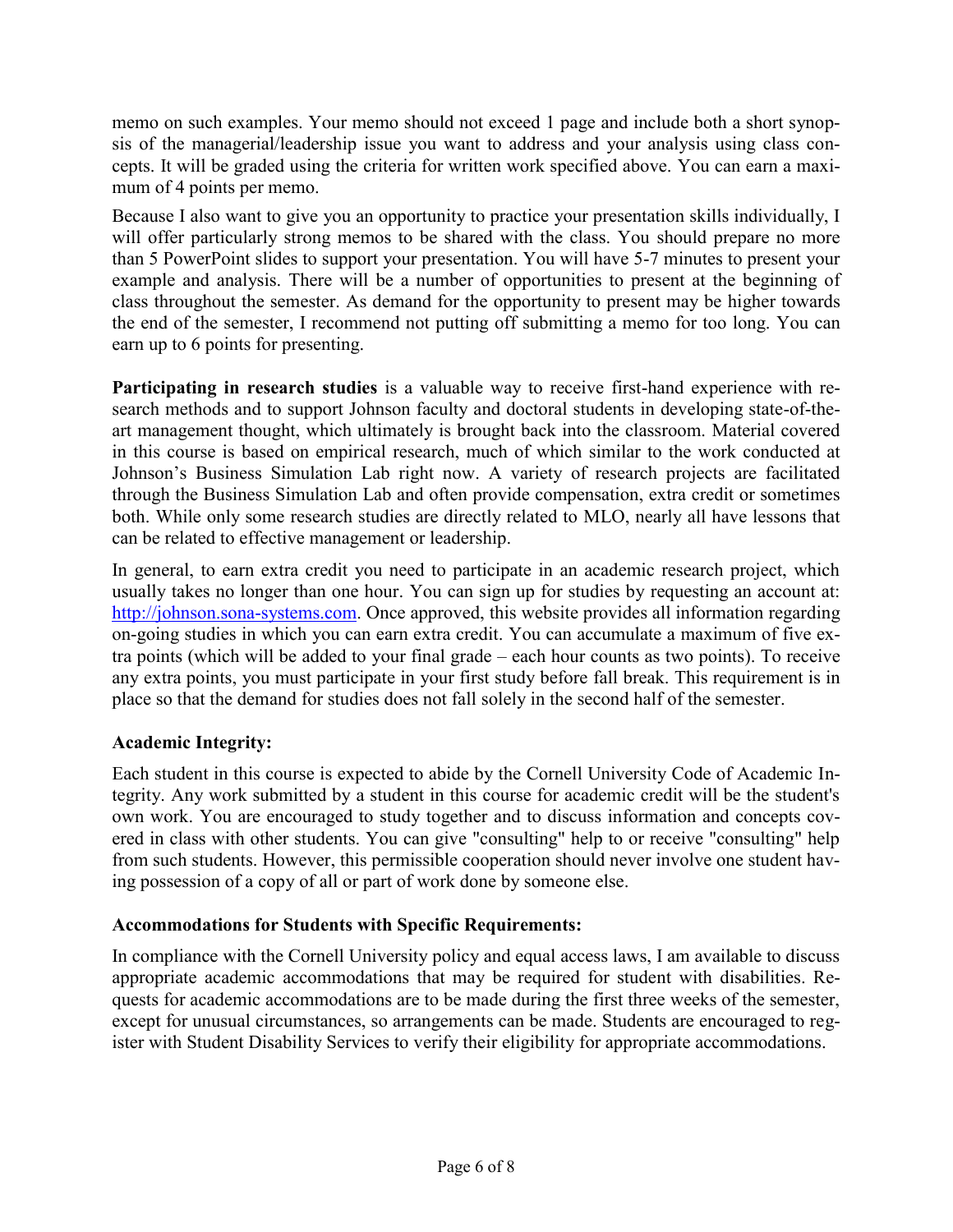# **Course Schedule:**

| Date and Topic                      | <b>Required Readings</b>                            | Pre-class Survey  |
|-------------------------------------|-----------------------------------------------------|-------------------|
| <b>August 24</b>                    | syllabus                                            |                   |
| Introduction: What is MLO?          |                                                     |                   |
| <b>August 29</b>                    |                                                     | due 08/27 11:59pm |
| Decision Making & Biases            |                                                     |                   |
| <b>August 31</b>                    |                                                     |                   |
| Intro to Motivation                 |                                                     |                   |
| September 5                         |                                                     |                   |
| No class – have a nice Labor Day!   |                                                     |                   |
|                                     | <b>September 6: Add/Drop-Deadline</b>               |                   |
| September 7                         |                                                     |                   |
| Goal Setting & Feedback             |                                                     |                   |
| September 12 & 14                   |                                                     | due 09/10 11:59pm |
| Intro to Case Analysis              |                                                     |                   |
| Konigsbrau Case                     |                                                     |                   |
| September 19 & 21                   |                                                     |                   |
| Organizational Culture & Identity   |                                                     |                   |
| Taj Mahal Palace Hotel Case         |                                                     |                   |
| September 26 & 28                   |                                                     | due 09/24 11:59pm |
| Congruence Model                    |                                                     |                   |
| <b>Slade Case</b>                   |                                                     |                   |
| October 3 & 5                       |                                                     |                   |
| Groups & Teams                      |                                                     |                   |
| Army Crew Team Case                 | October 7: Team Paper 1 & slide deck due at 11:59pm |                   |
| October 10                          |                                                     |                   |
| No class – enjoy Fall break!        |                                                     |                   |
| October 12                          |                                                     |                   |
| Emotions                            |                                                     |                   |
| October 17                          |                                                     |                   |
| Team presentations                  |                                                     |                   |
| October 19                          |                                                     |                   |
| Ethics & Organizational Obligations |                                                     |                   |
| <b>October 24 &amp; 26</b>          |                                                     | due 10/22 11:59pm |
| CSR & Sustainability                |                                                     |                   |
| Aspen Case                          |                                                     |                   |
| October 31 & November 2             |                                                     |                   |
| Innovation & Creativity             |                                                     |                   |
| <b>IDEO</b> Case                    |                                                     |                   |
| November 7                          |                                                     |                   |
| Time for teamwork                   |                                                     |                   |
| <b>November 9</b>                   |                                                     |                   |
| Leadership Styles & Techniques      |                                                     |                   |